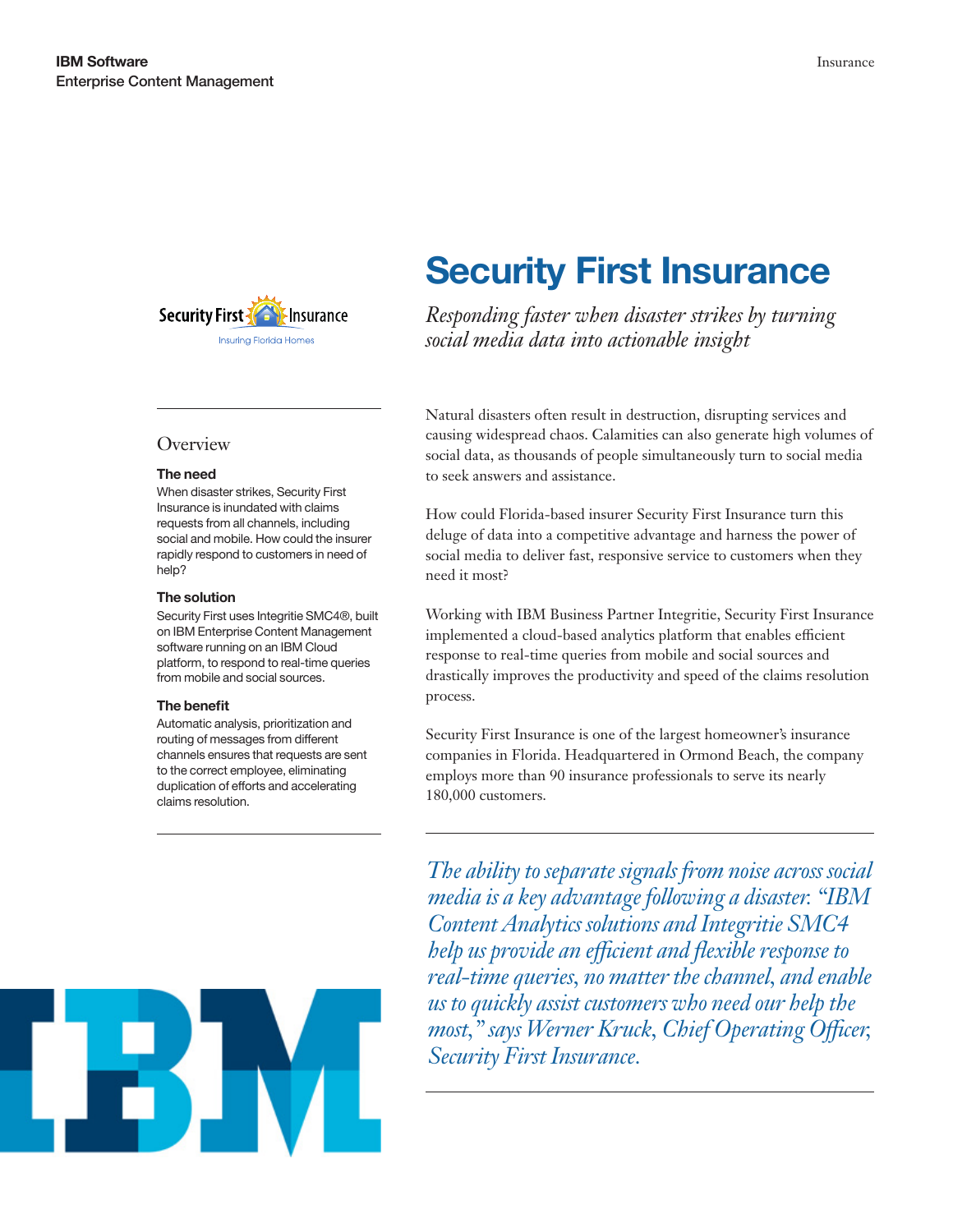## Solution components

#### **Software**

- • IBM® Cloud
- IBM FileNet® Content Manager
- **IBM Content Collector for Email**
- IBM Content Navigator
- • IBM Content Analytics with Enterprise Search
- Integritie SMC4®

#### IBM Business Partner

• Integritie

## Coping with surging claims

When disaster strikes, the resources of any large insurance company are stretched far beyond routine demands. During a typical month, Security First Insurance processes 700 claims, but in the aftermath of an event such as hurricane, this number can swell to tens of thousands within days. It can be a challenge for the company to quickly scale up its resources to handle the influx of customers trying to file claims for damaged property and possessions.

To complicate matters, many customers now contact insurers like Security First Insurance through company Facebook pages and Twitter accounts in hopes of reaching an employee. Although Security First Insurance provides ongoing monitoring of its Facebook and Twitter accounts, as well as its multiple email addresses and call centers, the company knew that the high communication volume after a major storm required a more comprehensive approach.

Werner Kruck, Chief Operating Officer at Security First Insurance, explains: "We were concerned that if a massive number of customers contacted us through email or social media after a hurricane, we would be unable to respond quickly and appropriately. We wanted a better way to collect, analyze and process the flood of information to deliver the most responsive service to customers, regardless of the channel they use to contact us."

# Responding rapidly no matter how customers get in touch

To extract useful information from thousands of social and mobile messages, and use it to expedite the resolution process for its customers, Security First Insurance partnered with IBM Business Partner Integritie to design an all-new business process.

The resulting solution automatically sifts through data in email and social media posts, tweets and comments, using text mining, natural language processing and sentiment analytics to detect words and tones that might indicate significant property damage or convey distress. Security First Insurance can then prioritize the messages and route them to the appropriate personnel, who can provide reassurance, handle complaints or begin the claims process.

Security First Insurance worked with Integritie to develop this transformative platform, which draws on IBM Enterprise Content Management solutions and combines sophisticated content management capabilities with social listening and content analytics. The solution allows Security First Insurance to rapidly and accurately capture, analyze and process large volumes of unstructured data from email, social media and mobile sources.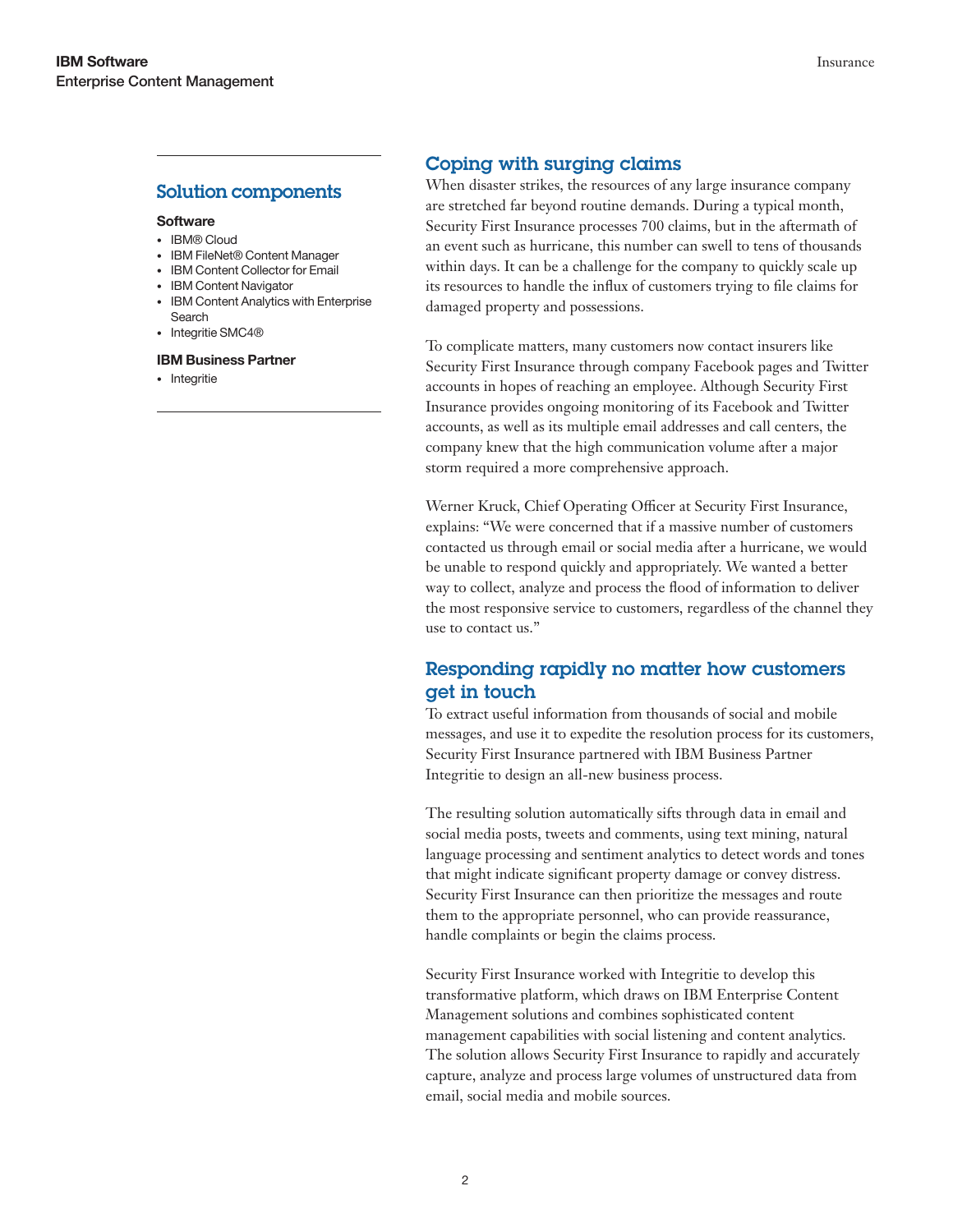*"Mobile devices and social media are quickly becoming the communication channels of choice for our customers. The solutions from IBM and Integritie offer us a powerful platform for taking control of these new sources of data and using them to deliver a more responsive service to customers."*

—Werner Kruck, Chief Operating Officer, Security First Insurance

Using IBM® FileNet® Content Manager and IBM Content Collector for Email, SMC4 pulls all incoming communication from Security First Insurance's social media channels and email systems into a central repository. Additionally, SMC4 leverages IBM Content Navigator software to give users easy, web-based access to multiple content sources, and supports more collaborative content management with integrated social capabilities.

Underlying IBM Content Analytics with Enterprise Search software uses rich-text analysis and natural language processing capabilities to surface new, actionable insights from Security First Insurance's enterprise content, including email and social media messages.

# Taking advanced analytics to the cloud

With its inbound communications channels subject to sudden and massive fluctuations in demand, Security First Insurance required a platform that could quickly scale processing power up or down to match these surges and ebbs. For this reason, the company chose to deploy the SMC4 solution in a virtual environment using IBM Cloud technology.

The always-on cloud platform provides Security First Insurance with a leading combination of power and flexibility, allowing the company to run advanced analytics on real-time data without having to take on the cost and risk of building and managing the physical infrastructure needed to support it.

# Serving customers more effectively

With IBM Enterprise Content Management and SMC4 solutions, Security First Insurance can use social media as an efficient and valuable communications channel in the event of a disaster. The ability to rapidly and accurately mine email and social media posts for helpful information allows the company to act effectively on customer requests and respond much faster than before.

Kruck concludes: "Mobile devices and social media are quickly becoming the communication channels of choice for our customers. The solutions from IBM and Integritie offer us a powerful platform for taking control of these new sources of data and using them to deliver a more responsive service to customers."

"We are one of the first insurance companies in Florida to make ourselves available to customers whenever, wherever and however they choose to communicate. Responding quickly to our customers to meet their expectations is our top priority, and with help from IBM and Integritie, we are able to make that possible."